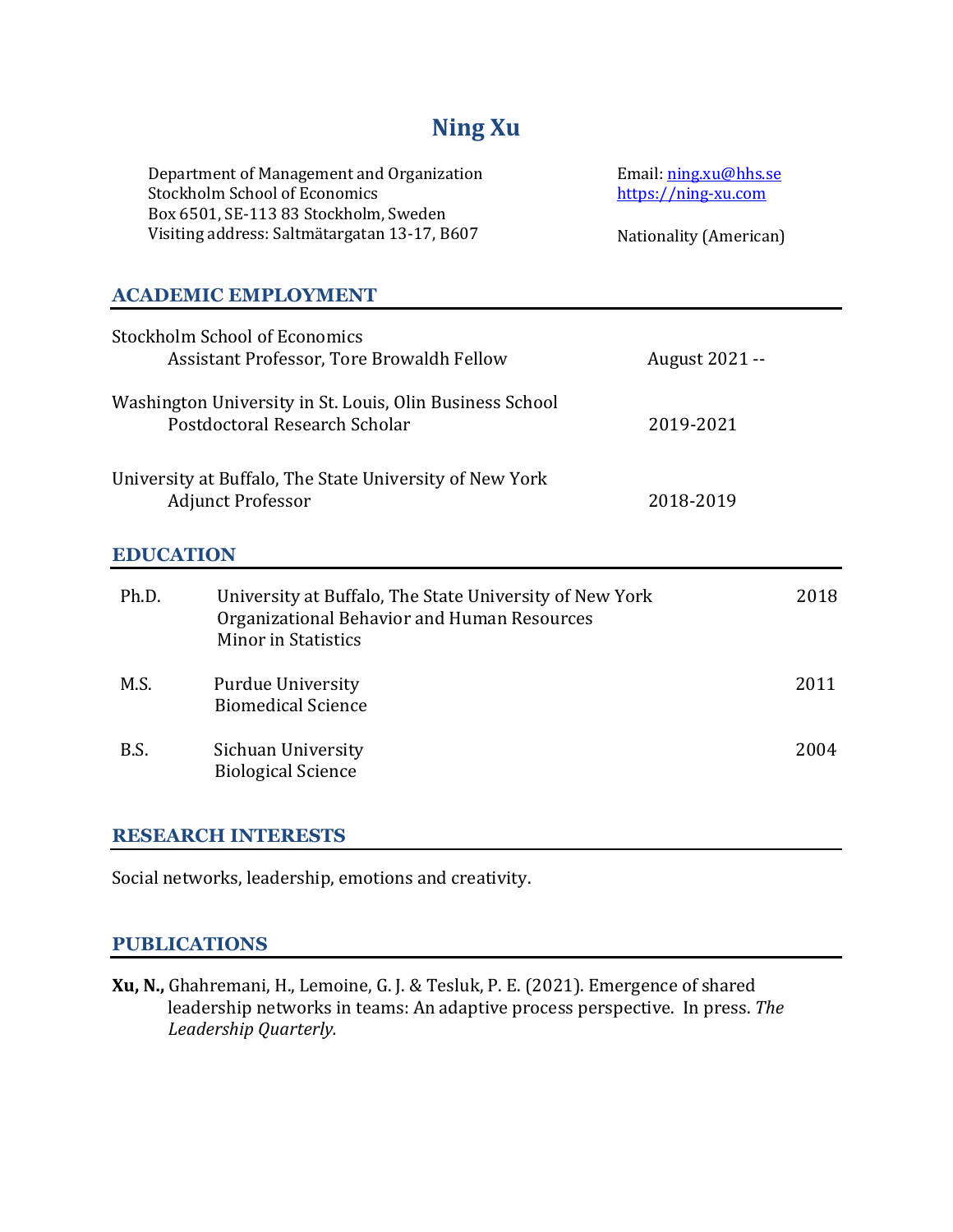- Hora, S., Lemoine, G. J., Xu, N., & Shalley, C. (2021). Unlocking and closing the gender gap in creative performance: A multilevel model. *Journal of Organizational Behavior*, 42, 297-312.
- **Xu, N.,** Chiu, C-Y., & Treadway, D. C. (2019). Tensions between diversity and shared leadership: The role of team political skill. *Small Group Research, 50,* 507-538.
- Bentley, J. R., Breland, J. W., **Xu, N.,** Campion, E. D., & Treadway, D. C. (2015). The political skill and will of expatriates in acculturating to the politics of an organization in a new culture. *International Journal of Intercultural Relations, 49, 343-353.*

# **PUBLICATIONS IN BIOLOGY**

- Wang, Y., Li, D., Shi, H., Wen, Y., Yang, L. Xu, N., Chen, X., et al. (2009). Intratumoral expression of mature human neutrophil peptide-1 mediates antitumor immunity in mice. *Clinical Cancer Research, 15,* 6901-6911.
- **Xu, N.,** Wang, Y., Pan, W., et al. (2008). Human alpha-defensin-1 inhibits growth of human lung adenocarcinoma xenograft in nude mice. *Molecular Cancer Therapeutics, 7,* 1588-1597.

## **MANUSCRIPTS UNDER REVIEW**

**Xu, N.,** Balkundi, P., & Waldman, D. A. A new perspective of formal leader prototypes: The effects of unrequited friendship with an informal leader. Under review at *Personnel Psychology.*

#### **CURRENT PROJECTS**

- Lemoine, G. J., Shalley, C. E., & **Xu, N**. A tale of two creativities: The differential effects of personal and contextual factors for radical and incremental creativity. Preparing for submission to *Journal of Management*.
- **Xu, N.,** Ghahremani, H, D. M. Payne. Leader's gratitude expression and followers' reactions. Writing in process, target journal: *Journal of Applied Psychology.*
- **Xu, N.** Brokering for others: How brokers become influential in inter-team issues. Data analysis and writing in process, target journal: *Academy of Management Journal*.
- **Xu, N.** The ambivalent effects of gratitude expression. Data collection, no target journal as of yet.
- **Xu, N.**, Kim, D., Lee, J. H., & Elfenbein, H. A. Thank for the negotiation: How gratitude expressions improve joint gains and subjective value. Data analysis, no target journal as of yet.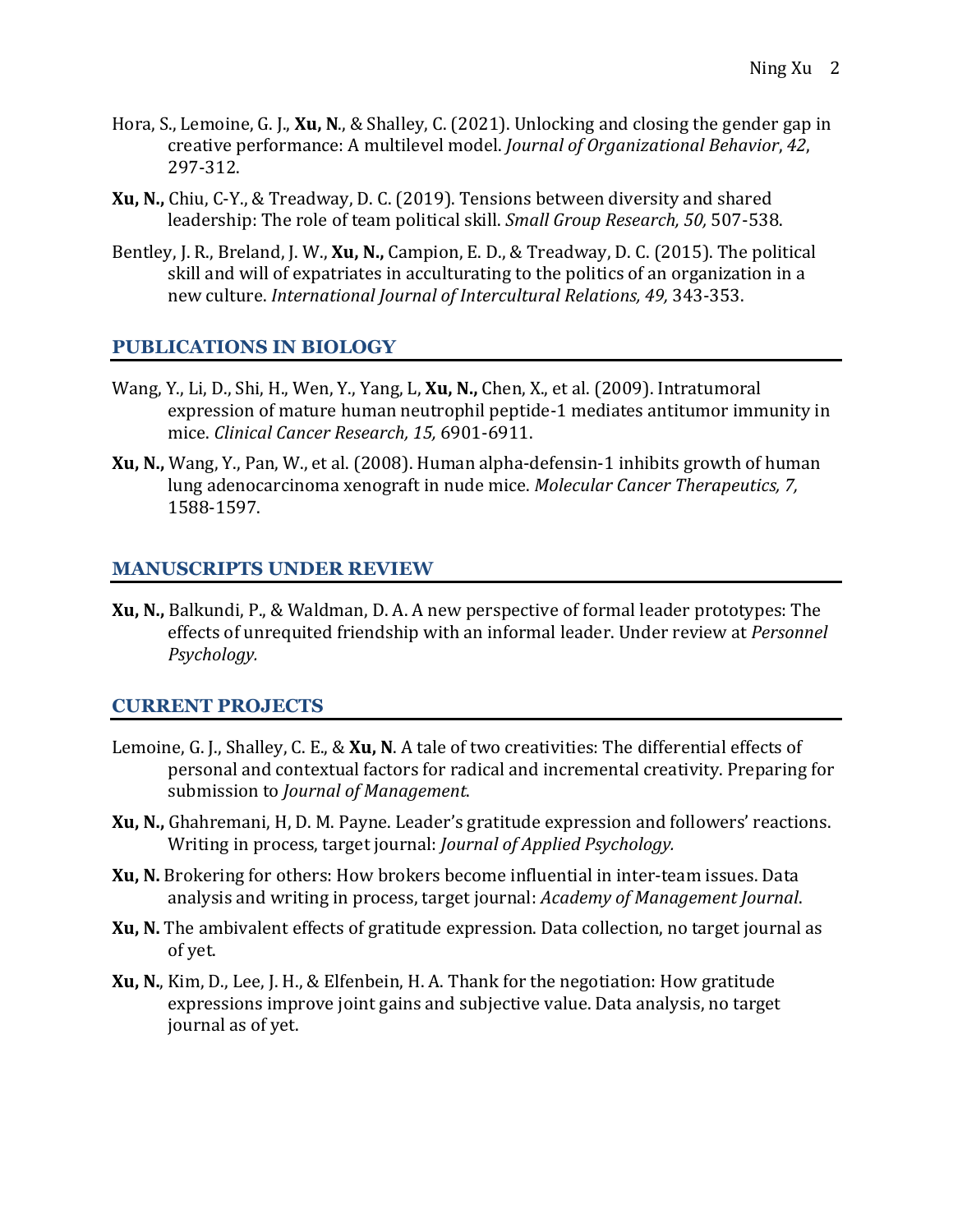#### **PEER-REVIEWED CONFERENCE PRESENTATIONS**

- **Xu, N.** (2022). Should I say 'thank you' out loud? The ambivalent effects of leader expression of gratitude. Paper accepted to present at the INGroup Annual Conference, Hamburg, Germany.
- **Xu, N.,** & Balkundi, P. (2022). A new perspective of formal leader prototypes: The effects of unrequited friendship with an informal leader. Paper accepted to present at the EURAM 2022 Annual Conference, Winterthur/Zurich, Switzerland.
- **Xu, N.,** & Kiker, J. (2020). *Shared leadership in context: The mutual influences of situation* and process. Presenter Symposium presented at the Academy of Management Annual Meeting, Vancouver, CA.
- **Xu, N.** (2019). Brokering their way to leadership: How brokers become effective between teams. Paper presented at the INGRoup Annual Conference, Lisbon, Portugal.
- Hora, S., **Xu, N.**, Lemoine, G. J., & Shalley, C. (2018). Unlocking the sex differences in creativity: A multilevel model of individual sex, team psychological safety and creative self-efficacy. Paper presented at the Southern Management Association Annual Meeting, Lexington, KY.
- **Xu, N.,** Balkundi, P., & Harrison, D. (2018). Brokering or bridging: The different routes to competitive advantage. Paper accepted at the 4<sup>th</sup> Israel Organizational Behavior Conference, Tel Aviv, Israel.
- **Xu, N.,** Ghahremani, H., Lemoine, G. J., & Tesluk, P. E. (2017). How does leadership structure emerge? The effects of team climate and transactive memory system. Paper presented at the Southern Management Association Annual Meeting, St. Petersburgh Beach, FL.
- **Xu, N.,** & Balkundi, P. (2017). Inward looking outward: A meta-analytic review of individuals' crosscutting ties. In N. Xu (Chair), *Outside in: How crosscutting ties drive individual and unit performance*, a symposium presented at the Academy of Management Annual Meeting, Atlanta, GA.
- **Xu, N.,** Balkundi, P., Waldman, D. A., & Galvin, B. M. (2017). Trouble between Formal and Informal Leaders: The Effects of Unrequited friendship and Network Assessment Accuracy. Paper presented at the  $2<sup>nd</sup>$  Interdisciplinary Perspectives on Leadership Symposium, Mykonos, Greece.
- Lemoine, G. J., Shalley, C. E., & **Xu, N.** (2017). Differential effects of personal and contextual factors for incremental and radical creativity. In L. Gilson and T. Grosser (Chairs), Individual and Team Creativity: A Multifaceted Interactionist Examination of *Creativity in Different Contexts,* a symposium presented at the Academy of Management Annual Meeting, Atlanta, GA.
- **Xu, N.,** & Chiu, C-Y. (2016). Mitigating the negative effects of team diversity on shared leadership: The role of team political skill. Paper presented at the Academy of Management Annual Meeting, Anaheim, CA.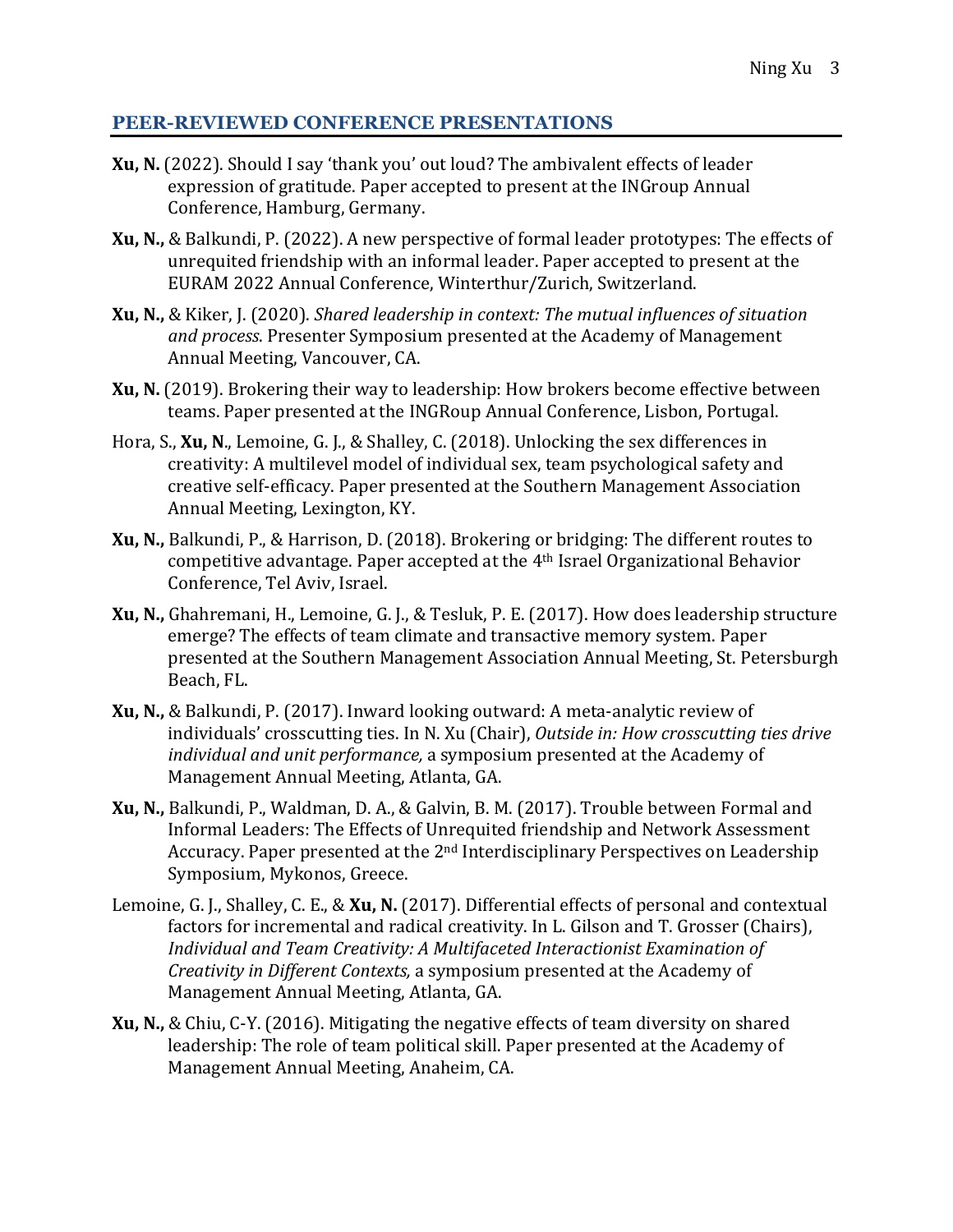- **Xu, N.,** & Balkundi, P. (2016). Inward looking outward: The effects of individuals' crosscutting ties. Paper presented at the  $11<sup>th</sup>$  INGRoup Annual Conference, Helsinki, Finland.
- Balkundi, P., Waldman, D. A., **Xu, N.**, & Galvin, B. M. (2015). Trouble between formal and informal leaders: The effects of unrequited friendship. Paper presented at the Academy of Management Annual Meeting, Vancouver, British Columbia, Canada.
- Treadway, D. C., Bentley, J. R., Yang, J., Xu, N., Everest, N. (2014). Being dirty but not feeling dirty: The role of perceived organizational support and organizational based selfesteem on the relationship between occupational stigma internalization and job performance. Paper presented at the Academy of Management Annual Meeting, Philadelphia, PA.
- Treadway, D.C., Bentley, J.R., **Xu, N.**, & Rogers, M.A. (2014). Lost patience or lost concern: Irritation and compassion as explanatory mechanisms linking the differential effects of client and coworker victimization to performance, turnover, and involuntary leave. In P. Spector (Chair), *Mistreatment in organizations: Behavioral and strain consequences,* a symposium presented at the Southern Management Association Annual Meeting, Savannah, GA.
- Treadway, D.C., Seitz, S.R., **Xu, N.**, & Grijalva, E. (2014). Politically skilled, narcissistic leaders and their effect on follower LMX, affective commitment, and voluntary turnover. Paper presented at the Southern Management Association Annual Meeting, Savannah, GA.

## **RESEARCH GRANTS**

**Xu, N.** (Principal Investigator), Kim, D., Lee, J. H., & Elfenbein, H. A. Negotiation & Team Resources (NTR) Research Grant, 2020 (\$7,000)

## **CHAIRED/ORGANIZED CONFERENCE SESSIONS**

- Chair and Organizer (2020). *Shared leadership in context: The mutual influences of situation* and process. Presenter Symposium at the Academy of Management Annual Meeting, Vancouver, CA.
- Chair and Organizer (2017). *Outside in: How crosscutting ties drive individual and unit performance.* Presenter Symposium at the Academy of Management Annual Meeting, Atlanta, GA.
- Session chair (2017). *Negotiation, Mediation, Arbitration*. Paper session at the Academy of Management Annual Meeting, Atlanta, GA.

## **INVITED TALKS/PRESENTATIONS**

Stockholm School of Economics (Sweden), March 2021

University of Manitoba (Canada), February 2021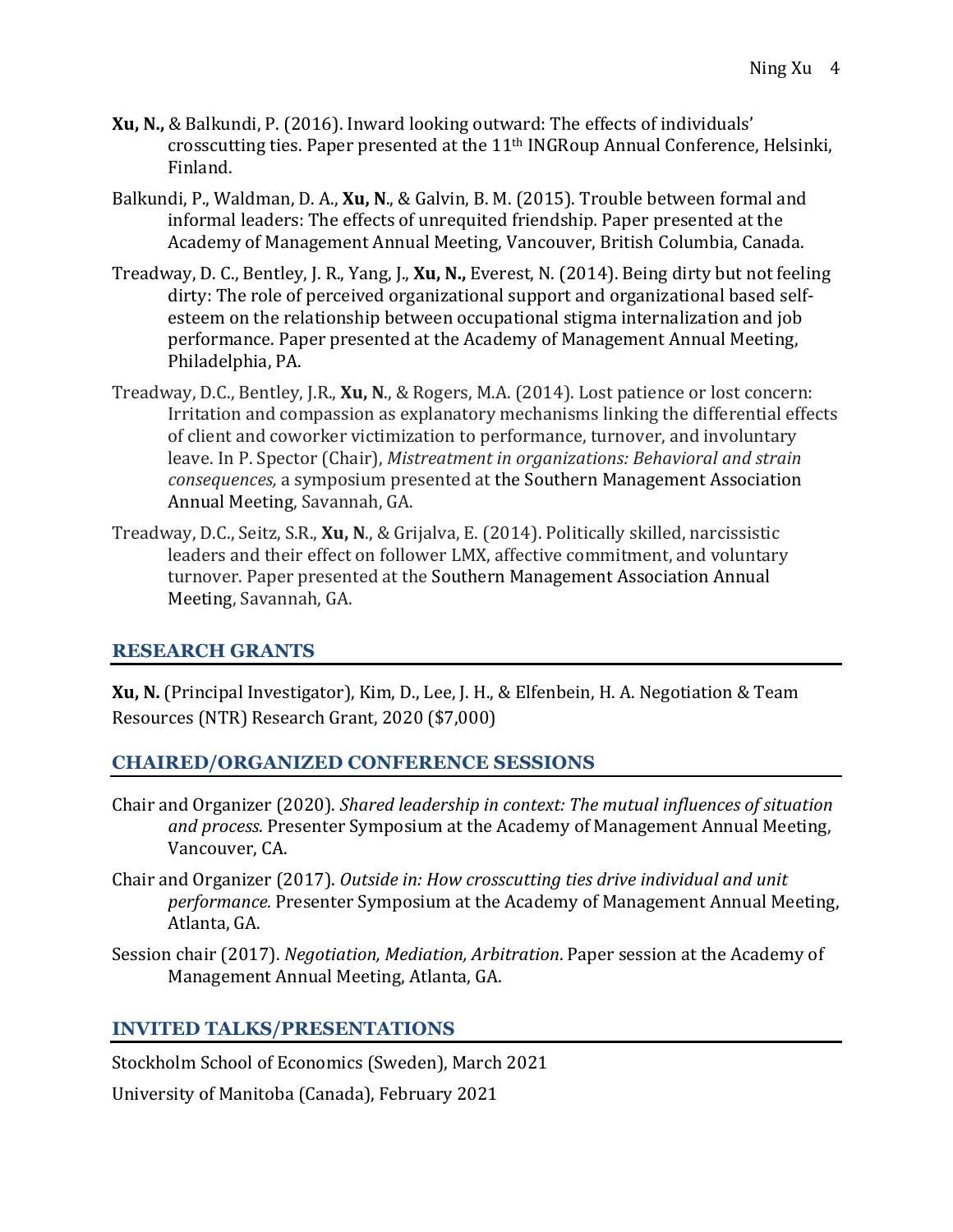Nova School of Business (Portugal), February 2021 IESEG School of Management (France), January 2021 NEOMA Business School (France), January 2021 Introduction to Social Network Analysis PDW workshop, Academy of Management Annual Meeting, August 2019 University at Albany School of Business, April 2019 Washington University in St. Louis Olin Business School, April 2019 University of Windsor Odette School of Business, November 2018

# **TEACHING EXPERIENCE**

## **Stockholm School of Economics**

1331 Global Virtual Teams (Master-level Elective; Collaborating with Yale School of Management)

Spring 2022 (Instructor evaluation  $-6.89/7$ )

# **Washington University in St. Louis**

OB 360 Organizational Behavior within Firms: Instructor

Spring 2020 (Instructor evaluation  $-8.8/10$ )

# **University at Buffalo, The State University of New York**

MGB 301 Organizational Behavior and Administration: Instructor

Spring  $2019$  (Instructor evaluation  $-4.5/5.0$ )

Fall  $2018$  (Instructor evaluation  $-4.8/5.0$ )

Fall  $2017$  (Instructor evaluation  $-4.7/5.0$ )

Fall 2016 (Instructor evaluation  $-4.6/5.0$ )

Summer 2016 (Instructor evaluation  $-4.8/5.0$ )

MGI 301 Human Resource Management: Instructor

Spring  $2018$  (Instructor evaluation  $-4.9/5.0$ )

MGB 359 Leadership Development I: Guest lecturer in social networks (Spring 2018 & Spring 2019)

MGB 301 Organizational Behavior and Administration: Guest lecturer in social networks (Spring 2017)

# **Singapore Institute of Management**

MGB 301 Organizational Behavior and Administration: Instructor

Summer 2018 (Instructor evaluation  $-4.5/5.0$ )